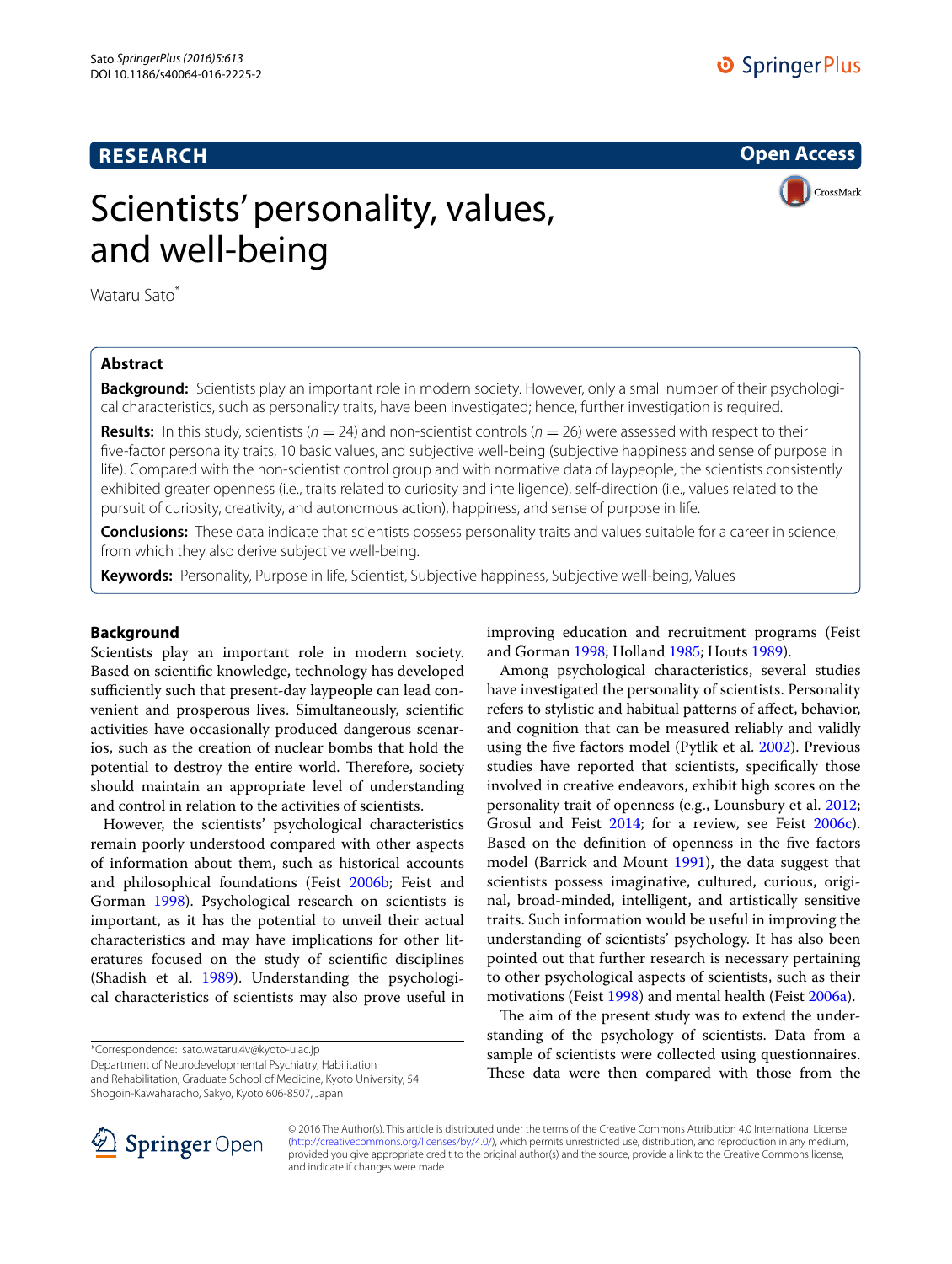non-scientist control group and from normative data of laypeople. The personality traits of scientists were analyzed to confirm the previous findings. I predicted that scientists would exhibit greater openness compared with non-scientists.

In addition, the scientists' values were investigated to determine their motivations. Previous studies have reported strong work motivation in scientists (e.g., McClelland [1962](#page-5-12); for a review, see Feist [1998\)](#page-5-10). However, where such motivations are directed remains unclear. This question was addressed in this study by assessing scientists' values, that is, the basic motivations that guide their affect, behavior, and cognition (Schwartz [1992\)](#page-5-13). I used Schwartz's 10 basic values model (Schwartz [1992](#page-5-13)), which has been shown to be reliable, valid, and univer-sally applicable (Schwartz [2012](#page-5-14)). Scholars have traditionally proposed that curiosity and intellectual exploration (Weber [1922\)](#page-6-0) and autonomy/freedom (Polanyi [1958](#page-5-15)) are indispensable elements of scientists' activities, although these claims are subject to debate (Broad and Wade [1982\)](#page-5-16). Consistent with the traditional view, a qualitative interview study reported that scientists frequently referred to curiosity, the desire to conduct good science, and striving for self-fulfillment as their primary motivations (Jindal-Snape and Snape [2006](#page-5-17)). According to Schwartz's 10 basic values model, self-direction, that is, the value placing importance on the pursuit of curiosity, creativity, and autonomous action (Schwartz [2012\)](#page-5-14), is the value most closely connected to these selfreports. Based on these data, I predicted that scientists would exhibit higher levels of self-direction values than non-scientists.

Furthermore, the subjective well-being of scientists was investigated. Subjective well-being represents a positive aspect of mental health and has been proposed as being the ultimate goal of humans by several scholars, including Aristotle. A philosopher (Russell [1930](#page-5-18)) has proposed that scientific occupation is one of the most effective in eliciting feelings of happiness. Consistent with this idea, numerous anecdotal reports indicated that scientists acquire great happiness and satisfaction from their work (e.g., Wolpert and Richards [1997\)](#page-6-1). Empirical studies have also shown that scientists are less likely to suffer from mental illness compared with non-scientists (Ludwig [1995](#page-5-19); Rawlings and Locarnini [2008\)](#page-5-20). However, no study to date has measured scientists' subjective well-being. Based on the dominant theory that subjective well-being is multi-faceted, including both affective and eudaimonic components (Baumeister et al. [2013](#page-5-21); Kauppinen [2013](#page-5-22); Kringelbach and Berridge [2010](#page-5-23)), measures of subjective happiness (Lyubomirsky and Lepper [1999](#page-5-24)) and measures of sense of purpose in life (Crumbaugh and Maholick [1964\)](#page-5-25) were implemented in this study. Based on the aforementioned literature, I predicted that scientists, as compared with non-scientists, would exhibit higher scores on these subjective well-being measures.

## **Methods**

#### **Participants**

The scientist sample group consisted of 24 scientists (5 females, 19 males; mean  $\pm$  SD age = 34.2  $\pm$  4.2 years). All scientists were non-tenured associate or assistant professors at the Hakubi Center for Advanced Research, Kyoto University, which provides accommodation and support for multi-disciplinary researchers. Their fields of research were natural sciences  $(n = 21)$  and the humanities/social sciences ( $n = 3$ ), according to their own categorizations chosen from among the options of natural science, humanities/social sciences, and art. All scientists held doctoral degrees.

For purposes of comparison with the scientists' data, two data sets were prepared. First, data from a control group of 26 non-scientists (6 female, 20 males; mean  $\pm$  SD age = 34.7  $\pm$  4.5 years) were collected using the same questionnaires used for the scientists. All participants in the non-scientist control group were matched with the scientist group for age (independent *t* test,  $p < 0.01$ ) and sex ( $\chi^2$  test,  $p < 0.01$ ). Their occupations, based on their own categorizations, included: office worker (*n* = 9), public service worker (*n* = 3), manufacturing worker ( $n = 3$ ), cosmetic service provider ( $n = 2$ ), domestic worker  $(n = 2)$ , military force recruit  $(n = 2)$ , builder ( $n = 1$ ), mechanic ( $n = 1$ ), medical service provider  $(n = 1)$ , driver  $(n = 1)$ , and part-time laborer  $(n = 1)$ . Second, a large data set assembled from previous studies of Japanese adult laypeople was analyzed as normative data. Specifically, the data on personality, values, subjective happiness, and purpose in life were derived from the NEO Five Factor Inventory (NEO-FFI; Success Bell, Tokyo, Japan) (*n* = 328–334), Soldner ([2013](#page-6-2)) (*n* = 164), Shimai et al. ([2004\)](#page-6-3) (*n* = 302), and Sato ([1986](#page-5-26))  $(n = 163)$ .

The first language of all participants in both the scientist and non-scientist groups was Japanese. All participants provided informed consent after the experimental procedures were explained in full. This study was approved by the Ethics Committee of the Primate Research Institute, Kyoto University, and was conducted in accordance with the Declaration of Helsinki.

#### **Psychological questionnaires**

Participants' personality traits were assessed using the Japanese version of the NEO-FFI (Success Bell, Tokyo, Japan), a 60-item questionnaire that measures the five basic personality traits (12 items for each dimension) of neuroticism, extraversion, openness, agreeableness, and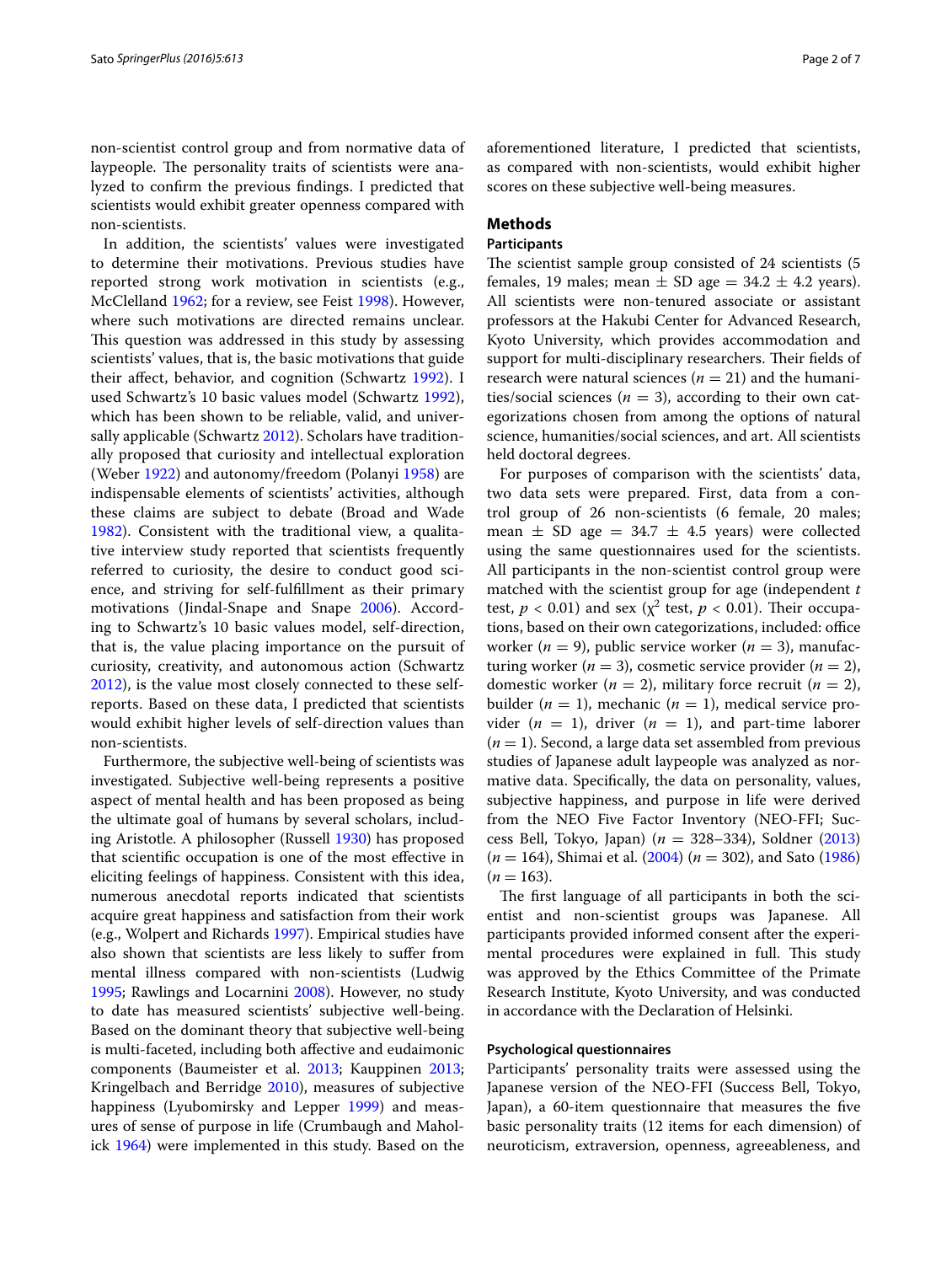conscientiousness (e.g., for openness: "I have a lot of intellectual curiosity"). Each factor is described in Additional file [1:](#page-5-27) Table S1 according to Barrick and Mount ([1991\)](#page-5-9). The reliability and validity of the NEO-FFI has been verified previously in Japanese participants, according to the manual.

Participants' values were assessed using the Japanese version of the portrait values questionnaire (PVQ) (Schwartz et al. [2001\)](#page-5-28), a 40-item instrument assessing goals, aspirations, and desires that points implicitly toward the importance of values (e.g., for the self-direction value: "Thinking up new ideas and being creative is important to him. He likes to do things in his own original way"). The values are described in full in Additional file [1](#page-5-27): Table S1 according to Schwartz ([2012\)](#page-5-14). The reliability and validity of the PVQ has been verified previously in Japanese participants (Soldner [2013\)](#page-6-2).

To measure subjective happiness, the Japanese version of the subjective happiness scale (SHS) (Lyubomirsky and Lepper [1999](#page-5-24); Shimai et al. [2004\)](#page-6-3), a four-item questionnaire assessing global subjective happiness (e.g., "In general, I consider myself: not a very happy person/a very happy person"), was used. The reliability and validity of the SHS has also been verified in Japanese participants (Shimai et al. [2004\)](#page-6-3).

Sense of purpose in life was assessed using the Japanese version of the purpose in life (PIL) test (Success Bell, Tokyo, Japan) (Crumbaugh and Maholick [1964](#page-5-25)), a 20-item questionnaire measuring the degree of existential meaning (e.g., "I am usually: completely bored/ exuberant, enthusiastic"). As in the case of the other instruments, the reliability and validity of the PIL has been verified previously in Japanese participants, according to the manual.

#### **Data analysis**

<span id="page-2-0"></span>Scores on the NEO-FFI, PVQ, SHS, and PIL were calculated according to the instructions in their manuals or the methods employed in previous studies. Independent *t* tests were conducted to compare the scientist and non-scientist groups, and to compare the scientist group against the normative data. For the measures of interest described in the "[Background](#page-0-0)" section, one-tailed tests were conducted. For measures for which no a priori predictions were made, two-tailed tests were conducted with Bonferroni corrections applied (the alpha level was divided by four for the NEO-FFI and by nine for the PVQ). To explore the relationships between scores, Pearson's product–moment correlations were calculated for the scores, which were consistently associated with the scientist group in the above analyses. The results of all tests were considered statistically significant at a value of  $p < 0.05$ .

#### **Results**

The means (with *SD*s) and correlations of all scores in the scientist and non-scientist groups are reported in Additional file [2](#page-5-29): Table S2.

In terms of personality traits (Fig. [1](#page-2-0), upper), *t*-tests comparing the scientist and non-scientist groups revealed that the scientist group exhibited significantly higher scores on openness  $[t(48) = 2.78, p < 0.005]$ . There were no other significant differences in personality traits between the groups ( $ps > 0.1$ ). The comparison between the scientist group and normative data also showed that scientists exhibited significantly higher scores on openness  $[t(355) = 4.28, p < 0.001]$ . There was a non-significant tendency for scientists to score lower measures of conscientiousness  $[t(356) = 2.28, p < 0.1]$ . There were no significant differences in other personality traits between the groups ( $ps > 0.1$ ).

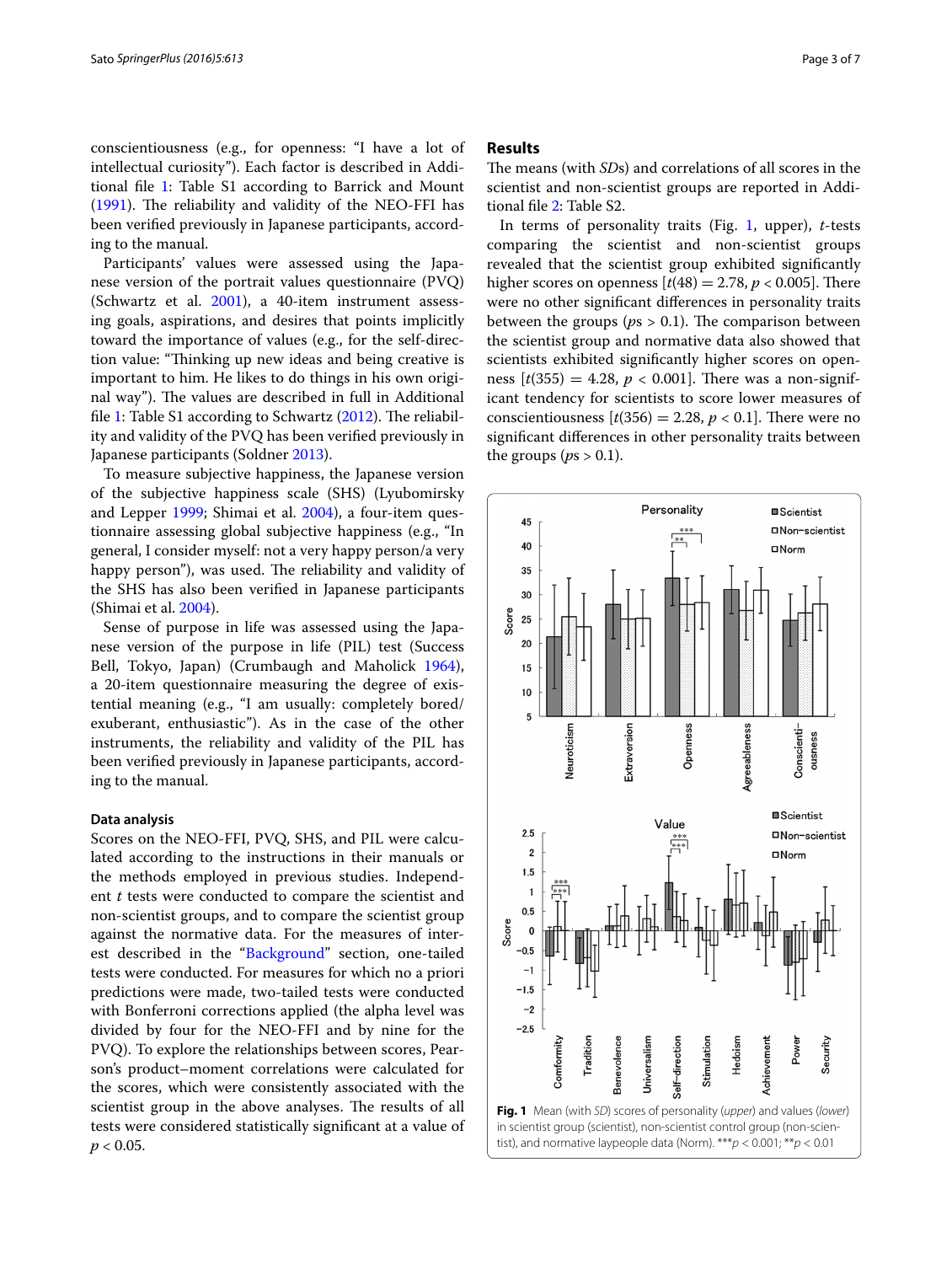In terms of values (Fig. [1,](#page-2-0) lower), results from the *t* tests comparing the scientist and non-scientist groups revealed that the scientist group exhibited significantly higher scores on self-direction and lower scores on conformity  $[t(48) = 4.62$  and 3.82, respectively, *p*s < 0.001]. There were no other significant differences between the groups ( $ps > 0.1$ ). In the comparison between the scientist group and the normative data, the results also revealed that scientists exhibited significantly higher scores on self-direction and lower scores on conformity  $[t(186) = 6.53$  and 4.00, respectively, *p*s < 0.001].

The scores for subjective happiness (Fig. [2,](#page-3-0) left) were higher in the scientist group across comparison between the scientist and non-scientist groups and between the scientists and normative data  $[t(48) = 2.60, p < 0.01;$  $t(324) = 5.60, p < 0.001$ . The scores for purpose in life (Fig. [2](#page-3-0), right) were also higher in the scientist group in comparison with both the non-scientist group and the normative data  $[t(48) = 2.34, p < 0.05; t(185) = 2.45,$ *p* < 0.01].

Because there were group differences in the scores on openness, self-direction, subjective happiness, and purpose in life between scientists and non-scientists/ laypeople, the relationships between these scores in scientists were further analyzed. The results showed a significant positive correlation between openness and self-direction ( $r = 0.59$ ,  $p < 0.005$ ). A significant positive correlation was also found between subjective happiness and purpose in life  $(r = 0.49, p < 0.05)$ . There were no significant correlations of openness—subjective happiness, openness—purpose in life, self-direction subjective happiness, or self-direction—purpose in life  $(|r| < 0.15, p > 0.1$ ).

<span id="page-3-0"></span>

#### **Discussion**

The analyses for personality traits showed that scientists consistently scored higher on openness compared with the non-scientist control group and with the normative data of laypeople. This result is consistent with previous studies on scientists' personality traits, particularly those involved in creative endeavors (e.g., Grosul and Feist [2014](#page-5-7)). These data corroborate the notion that scientists exhibit intelligence and curiosity as primary personality characteristics.

More important, the values analyses revealed that scientists had stronger self-direction values compared with the non-scientist control group and with the normative data drawn from a population of laypeople. A high degree of self-direction in scientists is theoretically plausible, as this value corresponds to curiosity, creativity, and autonomous action (Schwartz [2012](#page-5-14)). This result confirms the traditional view that scientists' primary motivations relate to curiosity, intellectual exploration, and autonomy (Polanyi [1958;](#page-5-15) Weber [1922](#page-6-0)). As a challenge to the traditional view, it has been proposed that other motivations, such as the desire to obtain prestige or monetary reward, may be more important to scientists, based on anecdotal records of scientists' misconduct (Broad and Wade [1982](#page-5-16)). However, the results of this study do not support this view; scientists did not exhibit a reliably stronger inclination toward the value of power (i.e., placing importance on the pursuit of prestige, dominance, and material resources; Schwartz [2012](#page-5-14)) than non-scientists. The analyses additionally showed that scientists, compared with non-scientists, scored lower on conformity (i.e., placing importance on avoiding upsetting others and complying with expectations; Schwartz [2012\)](#page-5-14). This result is consistent with the previous results that self-direction and conformity values are negatively correlated and located at opposite positions of the multivariate space (Schwartz et al. [2001\)](#page-5-28). These findings can provide foundation for investigating other psychological characteristics of scientists. Schwartz's 10 basic values model has been implemented in divergent lines of research, and has provided evidence regarding the associations between values and various behaviors (e.g., a positive association between self-direction values and center-left political attitudes; Schwartz [2006](#page-5-30)). To the best of my knowledge, this study provides the first evidence that scientists are primarily motivated by self-direction values.

Furthermore, the results demonstrated that scientists scored higher on subjective happiness and sense of purpose in life in comparison with the non-scientist control group and the normative data of laypeople. These results are consistent with previous investigations regarding mental health problems (e.g., Kessler et al. [2005](#page-5-31)). However, no study has investigated the subjective well-being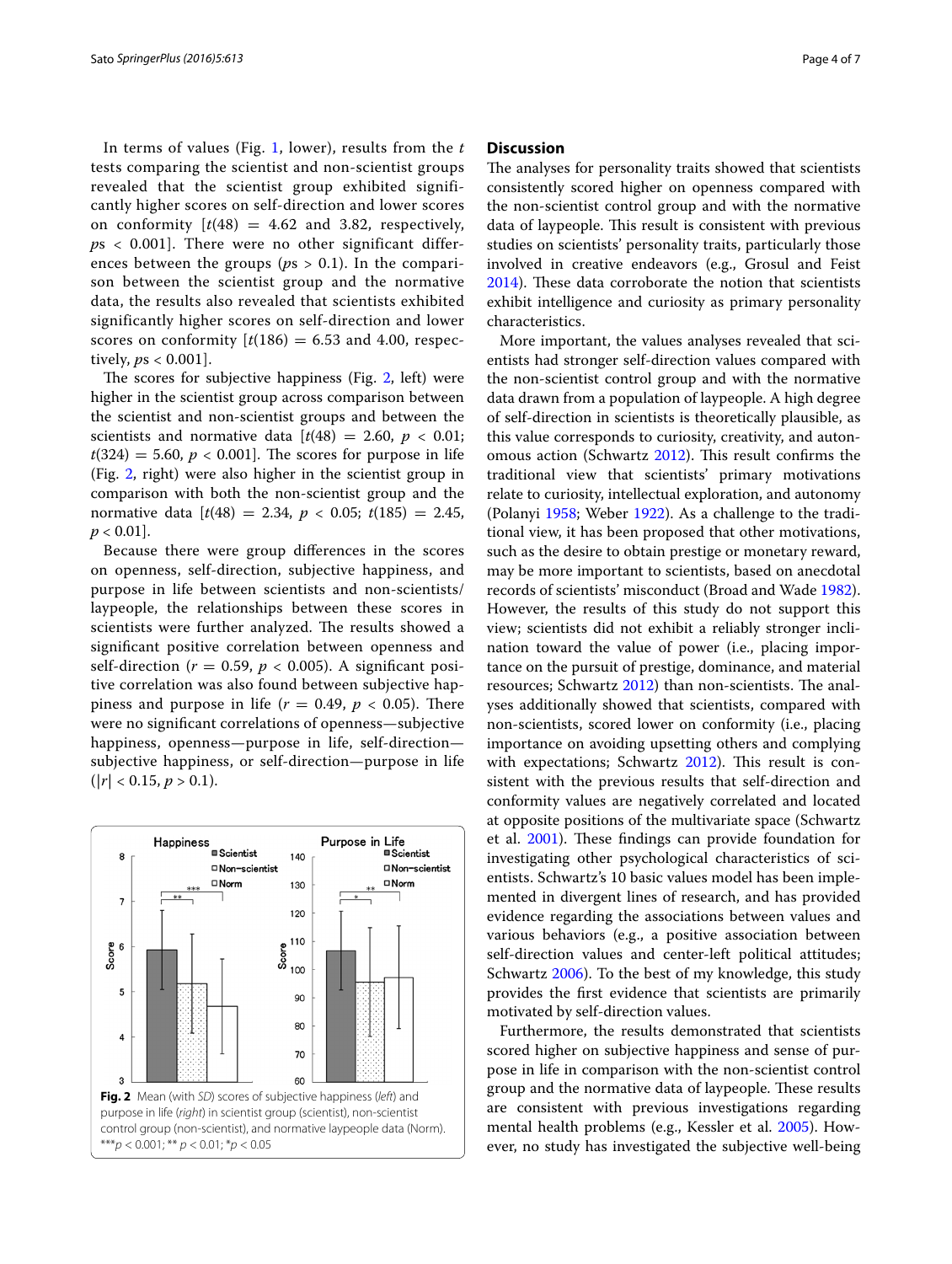of scientists. The results are also consistent with anecdotal evidence that great scientists of the past derived happiness and satisfaction from their scientific activities (e.g., Wolpert and Richards [1997\)](#page-6-1). However, such data are qualitative and restricted only to the most-eminent scientists. The results from this study indicate that scientists, compared with non-scientists, experience higher levels of affective and eudaimonic subjective well-being. The data have interesting implications for understanding the psychological conditions of actual scientists, and provide a well-articulated description of an occupational option that can provide subjective well-being to those who are well suited to it.

The correlational analyses showed positive and moderate associations between openness and self-direction in scientists. Positive associations were also present between the subjective happiness and purpose in life variables. These results are consistent with the previous data that show associations between openness and self-direction (Parks-Leduc et al. [2015](#page-5-32); Roccas et al. [2002;](#page-5-33) Vecchione et al. [2011](#page-6-4)) and between subjective happiness and purpose in life (French and Joseph [1999;](#page-5-34) Sato et al. [2015](#page-5-35); Wnuk et al. [2012](#page-6-5)). In contrast, the personality traits and values did not correlate with the subjective well-being scores. These data suggest that openness traits and selfdirection values in scientists are not directly related to subjective well-being, but indirectly connected via their behaviors and performance.

The results of this study may have practical implications. For example, during the recruitment of scientists, it may be beneficial to evaluate the personality traits and values of candidates in addition to their intellectual abilities. Furthermore, the results may also be useful in terms of improving management in scientific institutes. Because scientists exhibit strong self-directedness, which includes motivation to explore new ideas and perform autonomous action, scientists may be happy if they are provided with the opportunity to learn and to take initiative in their jobs. These findings are also important for scientific education. Since scientists' lives tend to be happy and meaningful, they can recruit and subsequently educate their successors and instill them with confidence, thereby increasing their subjective well-being.

This study is subject to some limitations that suggest directions for future research. First, the study did not include performance measures, such as publication and citation counts (Feist [1997\)](#page-5-36). Therefore, it remains unknown whether the values and subjective well-being scores found in this study could be associated with productivity and creativity. Several previous studies have reported that openness is positively related to scientists' creativity levels (e.g., Grosul and Feist [2014;](#page-5-7) for a review, see Feist [2006c\)](#page-5-8). Since this study showed a

positive correlation between openness and self-direction in scientists, one may expect to see a positive association between self-direction values and creativity in scientists. Furthermore, ample evidence has shown that subjective well-being generally improves cognitive performance (for a review, see Lyubomirsky et al. [2005\)](#page-5-37). It may be possible that subjective well-being is positively related to performance in scientists.

Second, because the sample of scientists was small and homogeneous, the generalizability of the findings may be limited. Specifically, all the data were collected from scientists at a single institute in Japan, who may share common institutional and cultural traits. Because all the scientists were associate or assistant professors, it would be informative to collect data from younger scientists, such as students who have not yet acquired their doctoral degrees, and older scientists, such as managers of departments, as these groups may exhibit different values and degrees of subjective well-being. Further investigation of the values and subjective well-being of other scientist samples represents an important matter for future research.

Third, a group of scientists was compared with a group of non-scientists in this study; such categorizations, however, may be too generic and it may be productive to divide these general groups into additional sub-groups in future research. For example, a previous study (Rawlings and Locarnini [2008](#page-5-20)) subdivided scientists into groups of physical scientists/mathematicians and biological scientists and found that the former group showed stronger autistic characteristics (i.e., attention to detail and poor imagination; Baron-Cohen et al. [2001\)](#page-5-38) than the latter. These data suggest that there may be some differences among disciplinary sub-groups of scientists. To further understand scientists' psychological characteristics, future studies should investigate such sub-groups with respect to their personality traits, values, and subjective well-being.

Finally, a promising direction for further investigation is the use of alternative scales for assessing scientists' values, motivations, and subjective well-being based on different theoretical frameworks. For example, in the motivation literature, there are several theories related to motivation for cognitive activities, such as goal oriented theory (Dweck [1986;](#page-5-39) Nicholls [1984](#page-5-40)) and needs theory (McClelland et al. [1953\)](#page-5-41). Specifically, in terms of the needs theory, humans have basic motivations for achievement, affiliation, and power. McClelland ([1962](#page-5-12)) therefore hypothesized that scientists would have higher levels of achievement motivation. In the subjective wellbeing literature, alternative eudaimonic components were proposed, such as environmental mastery and per-sonal growth (Ryff [1989](#page-5-42)). It is possible that scientists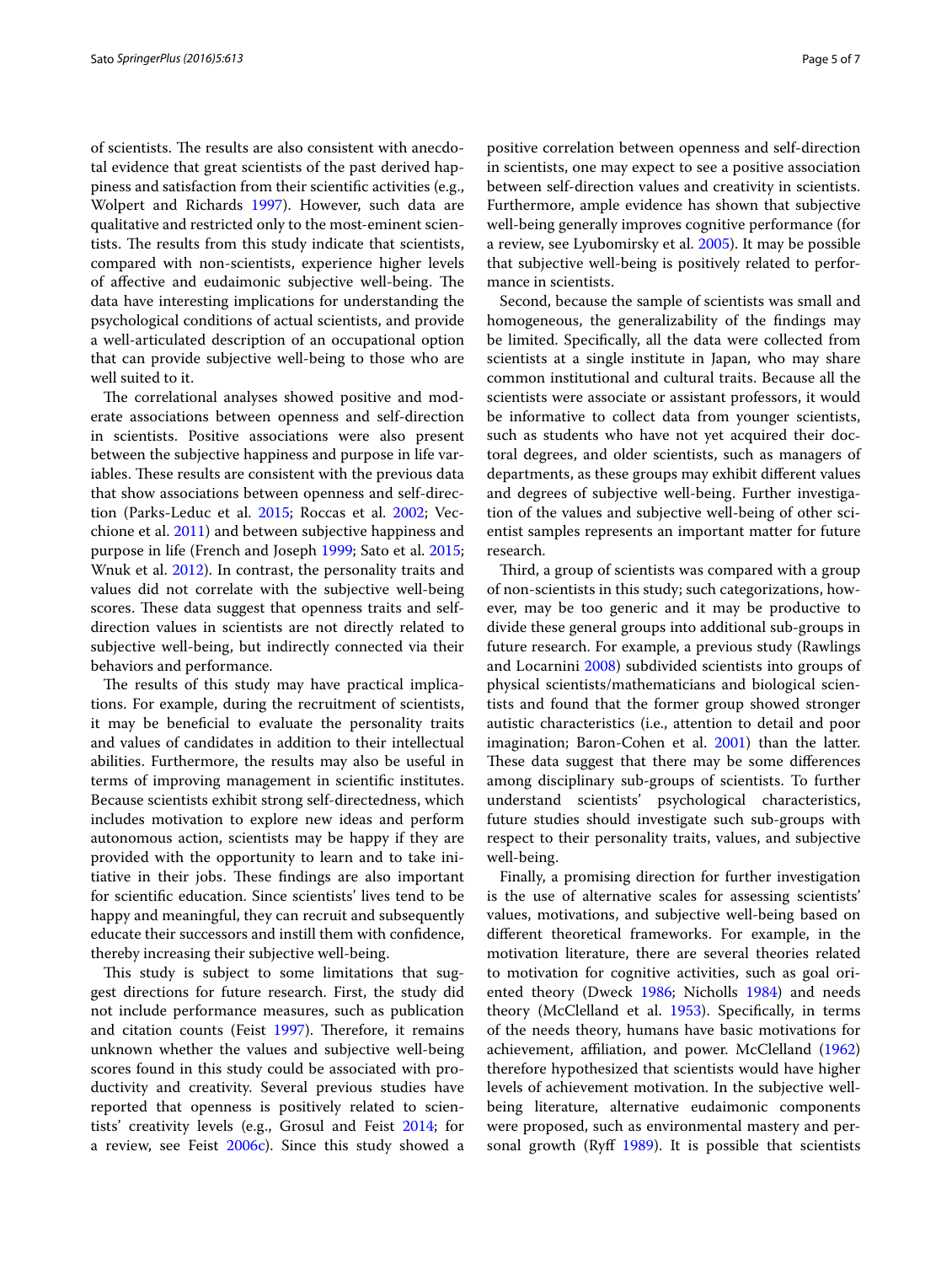would show high scores on these measures of subjective well-being as well. The investigation into these alternative measures would improve our understanding of scientists' psychological characteristics.

#### **Conclusions**

The results of this study revealed that scientists, as compared with non-scientists, exhibited a higher degree of openness, self-direction, subjective happiness, and sense of purpose. These data indicate that scientists tend to possess personality traits and values that are well-suited to a career in science, and they also tend to acquire subjective well-being through their sense of vocation.

## **Additional files**

<span id="page-5-27"></span>**[Additional file 1: Table S1.](http://dx.doi.org/10.1186/s40064-016-2225-2)** Description of personality traits and values. **[Additional file 2: Table S2.](http://dx.doi.org/10.1186/s40064-016-2225-2)** Means (with *SD*s) and correlations of all scores in the scientist and non-scientist groups.

#### **Acknowledgements**

This study was supported by funds from the Japan Society for the Promotion of Science Funding Program for Next Generation World-Leading Researchers (LZ008). The author thanks all participants for their cooperation, as well as Ms. Hisayo Mizuno, Yukari Sato, Kazusa Minemoto, and Akiko Kimura for their technical support, and Dr. Shalom H. Schwartz and the anonymous reviewers for their helpful advice.

#### **Competing interests**

The author declares that he has no competing interests.

Received: 6 November 2015 Accepted: 25 April 2016 Published online: 12 May 2016

#### **References**

- <span id="page-5-38"></span>Baron-Cohen S, Wheelwright S, Skinner R, Martin J, Clubley E (2001) The autism-spectrum quotient (AQ): evidence from asperger syndrome/highfunctioning autism, males and females, scientists and mathematicians. J Autism Dev Disord 31:5–17
- <span id="page-5-9"></span>Barrick MR, Mount MK (1991) The big five personality dimensions and job performance: a meta-analysis. Pers Psychol 44:1–26
- <span id="page-5-21"></span>Baumeister RF, Vohs KD, Aaker JL, Garbinsky EN (2013) Some key differences between a happy life and a meaningful life. J Pos Psychol 8:505–516
- <span id="page-5-16"></span>Broad W, Wade N (1982) Betrayers of the truth: Fraud and deceit in the halls of science. Simon & Schuster, New York
- <span id="page-5-25"></span>Crumbaugh JC, Maholick LT (1964) An experimental study in existentialism: the psychometric approach to Frankl's concept of noogenic neurosis. J Clin Psychol 20:200–207
- <span id="page-5-39"></span>Dweck CS (1986) Motivational processes affecting learning. Am Psychol 41:1040–1048
- <span id="page-5-36"></span>Feist GJ (1997) Quantity, quality, and depth of research as influences on scientific eminence: is quantity most important? Creat Res J 10:325–335
- <span id="page-5-10"></span>Feist GJ (1998) A meta-analysis of personality in scientific and artistic creativity. Pers Soc Psychol Rev 2:290–309
- <span id="page-5-11"></span>Feist GJ (2006a) Psychology of science as a new subdiscipline in psychology. Curr Dir Psychol Sci 20:330–334
- <span id="page-5-0"></span>Feist GJ (2006b) The past and future of the psychology of science. Rev Gen Psychol 10:92–97
- <span id="page-5-8"></span>Feist GJ (2006c) How development and personality influence scientific thought, interest, and achievement. Rev Gen Psychol 10:163–182
- <span id="page-5-1"></span>Feist GJ, Gorman ME (1998) The psychology of science: review and integration of a nascent discipline. Rev Gen Psychol 2:3–47
- <span id="page-5-34"></span>French S, Joseph S (1999) Religiosity and its association with happiness, purpose in life, and self-actualization. Ment Health Relig Cult 2:117–120
- <span id="page-5-7"></span>Grosul M, Feist GJ (2014) The creative person in science. Psychol Aesthet Creat Arts 8:30–43
- <span id="page-5-3"></span>Holland JL (1985) Making vocational choices: A theory of vocational personalities and work environments. Prentice-Hall, Englewood Cliffs
- <span id="page-5-4"></span>Houts AC (1989) Contributions of the psychology of science to metascience: A call for explorers. In: Gholson B, Shadish WR Jr, Neimeyer RA, Houts AC (eds) Psychology of science: Contributions to metascience. Cambridge University Press, Cambridge, pp 47–88
- <span id="page-5-17"></span>Jindal-Snape D, Snape JB (2006) Motivation of scientists in a government research institute: scientists' perceptions and the role of management. Manag Decis 44:1325–1343

<span id="page-5-22"></span>Kauppinen A (2013) Meaning and happiness. Philosophical Topics 41:161–185

- <span id="page-5-31"></span>Kessler RC, Berglund P, Demler O, Jin R, Merikangas KR, Walters EE (2005) Lifetime prevalence and age-ofonset distributions of DSM-IV disorders in the National Comorbidity Survey replication. Arch Gen Psychiatr 62:593–602
- <span id="page-5-23"></span>Kringelbach ML, Berridge KC (2010) The functional neuroanatomy of pleasure and happiness. Discov Med 9:579–587
- <span id="page-5-29"></span><span id="page-5-6"></span>Lounsbury JW, Foster N, Patel H, Carmody P, Gibson LW, Stairs DR (2012) An investigation of the personality traits of scientists versus nonscientists and their relationship with career satisfaction. R&D Manag 42:47–59
- <span id="page-5-19"></span>Ludwig A (1995) The price of greatness: resolving the creativity and madness. Guilford, New York
- <span id="page-5-24"></span>Lyubomirsky S, Lepper H (1999) A measure of subjective happiness: preliminary reliability and construct validation. Soc Indic Res 46:137–155
- <span id="page-5-37"></span>Lyubomirsky S, King L, Diener E (2005) The benefits of frequent positive affect: does happiness lead to success? Psychol Bull 131:803–855
- <span id="page-5-12"></span>McClelland D (1962) On the psychodynamics of creative physical scientists. In: Gruber H, Terrell G, Wertheimer M (eds) Contemporary approaches to creative thinking. Atherton, New York, pp 141–174
- <span id="page-5-41"></span>McClelland D, Atkinson JW, Clark RA, Lowell EL (1953) The achievement motive. Appleton-Century-Crofts, New York
- <span id="page-5-40"></span>Nicholls JG (1984) Achievement motivation: conceptions of ability, subjective experience, task choice, and performance. Psychol Rev 91:328–346
- <span id="page-5-32"></span>Parks-Leduc L, Feldman G, Bardi A (2015) Personality traits and personal values: a meta-analysis. Pers Soc Psychol Rev 19:3–29
- <span id="page-5-15"></span>Polanyi M (1958) Personal knowledge: Towards a post-critical philosophy. The Unviersity of Chicago Press, Chicago
- <span id="page-5-5"></span>Pytlik LA, Hemenover SH, Dienstbier RD (2002) What do we assess when we assess a Big 5 trait? A content analysis of the affective, behavioral, and cognitive processes represented in Big 5 personality inventories. Pers Soc Psychol Bull 28:847–858
- <span id="page-5-20"></span>Rawlings D, Locarnini A (2008) Dimensional schizotypy, autism, and unusual word associations in artists and scientists. J Res Pers 42:465–471
- <span id="page-5-33"></span>Roccas S, Sagiv L, Schwartz SH, Knafo A (2002) The Big Five personality factors and personal values. Pers Soc Psychol Bull 28:789–801
- <span id="page-5-42"></span><span id="page-5-18"></span>Russell B (1930) The conquest of happiness. George Allen & Unwin, London Ryff CD (1989) Happiness is everything, or is it? Explorations on the meaning of psychological well-being. J Pers Soc Psychol 57:1069–1081
- <span id="page-5-26"></span>Sato F (1986) A study on purpose-in-lif test (PIL) I. Artes liberales 39:125–140
- <span id="page-5-35"></span>Sato W, Kochiyama T, Uono S, Kubota Y, Sawada R, Yoshimura S, Toichi M (2015) The structural neural substrate of subjective happiness. Sci Rep 5:16891
- <span id="page-5-13"></span>Schwartz SH (1992) Universals in the content and structure of values: theory and empiric al tests in 20 countries. In: Zanna M (ed) Advances in experimental social psychology (Vol. 25). Academic Press, New York
- <span id="page-5-30"></span>Schwartz SH (2006) Basic human values: theory, measurement, and applications. Revue francaise de sociologie 42:249–288
- <span id="page-5-14"></span>Schwartz SH (2012) An overview of the Schwartz theory of basic values. Online Read Psychol Cult 2:1–20
- <span id="page-5-28"></span>Schwartz SH, Melech G, Lehmann A, Burgess S, Harris M (2001) Extending the cross-cultural validity of the theory of basic human values with a different method of measurement. J Cross Cult Psychol 32:519–542
- <span id="page-5-2"></span>Shadish WR Jr, Houts AC, Gholson B, Neimeyer RA (1989) The psychology of science: An introduction. In: Gholson B, Shadish WR Jr, Neimeyer RA, Houts AC (eds) Psychology of science: contributions to metascience. Cambridge University Press, Cambridge, pp 1–16